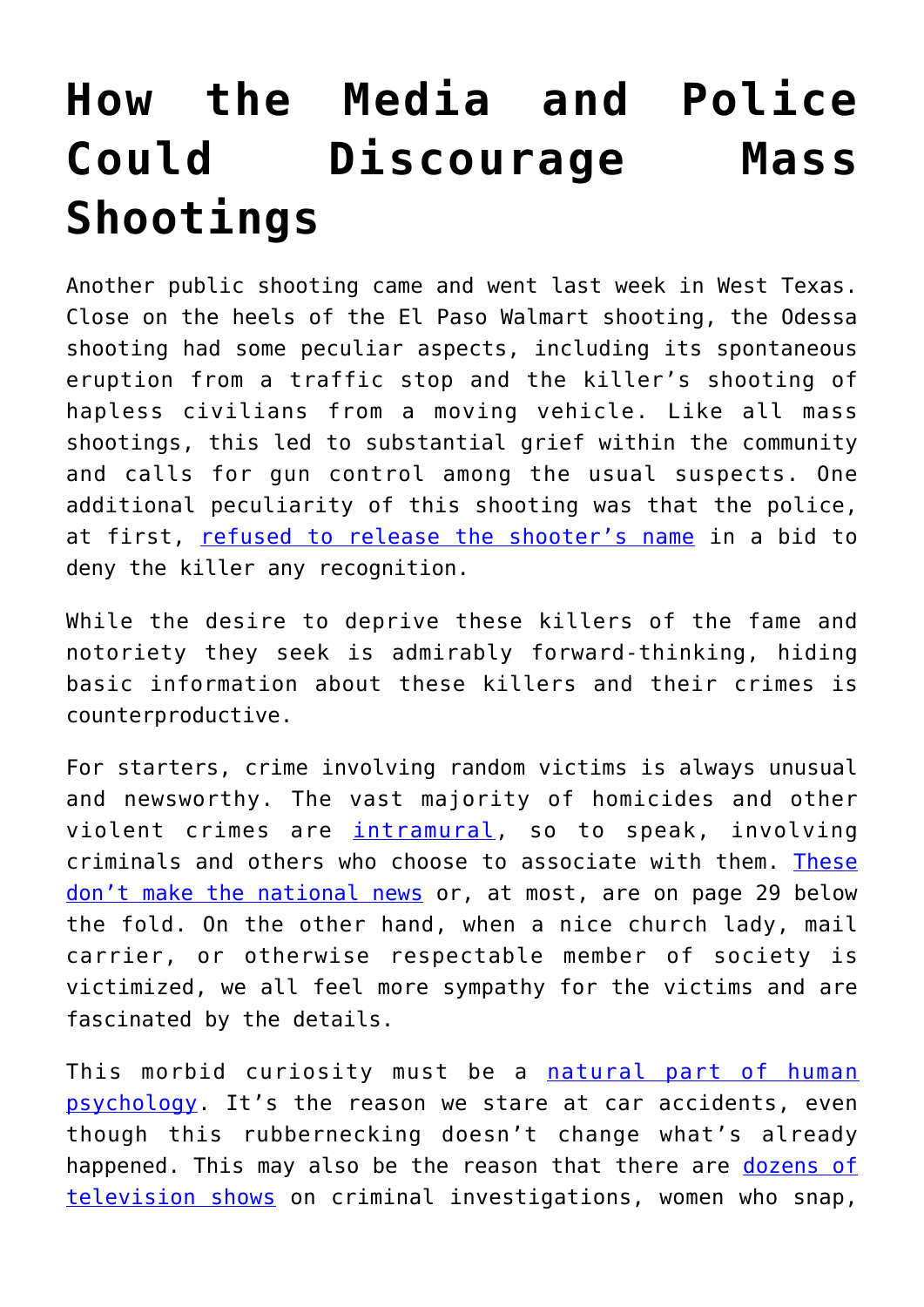unsolved mysteries, and serial killers. People want to know what is going on in the world around them, and they have a right to know.

Authentic knowledge is an antidote to misleading folk wisdom on these issues, such as the myth that most serial killers are [high-IQ geniuses](https://www.oxygen.com/martinis-murder/serial-killers-ted-bundy-dennis-rader) and may be lurking among your respectable friends and neighbors.

Similarly, for many years, the [myth](https://www.businessinsider.com/columbine-shooters-motives-2018-2) persisted that the two teenagers who murdered 12 students and a teacher at Columbine High School were avenging angels responding to bullies. These myths are fundamentally misleading.

## **The Public's Right to Know**

The greater proportion of violent crime is not like serial killing or mass murder, but instead the predictable actions of violent people living a [lawless lifestyle.](https://harris.uchicago.edu/files/inline-files/JAMA_criminal_records_2005.pdf) As for the serial and spree killers, the vast majority are what can only be [described as losers:](https://www.tandfonline.com/doi/full/10.3402/vgi.v3i0.14834) low IQ, impulsive, aggressive, short time horizons, and frequent failures in every aspect of their lives. In this sense, the Odessa shooter was typical; he lived in a [shack,](https://www.expressnews.com/news/local/article/Odessa-gunman-lived-in-a-dirt-floor-shack-and-14407506.php) could not hold a job, and [was previously committed](https://www.wacotrib.com/news/crime/odessa-gunman-had-history-of-violence-in-mclennan-county/article_db9b25cb-61ac-54ce-9e7a-2a8459d9d832.html) [to a mental institution](https://www.wacotrib.com/news/crime/odessa-gunman-had-history-of-violence-in-mclennan-county/article_db9b25cb-61ac-54ce-9e7a-2a8459d9d832.html).

While the impulse to hide information about a killer may be rooted in trying to prevent copycats, there is intrinsic arrogance involved in officials hiding information as basic as the killer's name. The police don't have a greater right to this information than the general public has, for one thing.

Further, in many cases, the media in particular have worked to conceal important details about various crimes, mostly because the facts would upset their preferred narrative on [guns](https://scholarlycommons.law.northwestern.edu/cgi/viewcontent.cgi?referer=&httpsredir=1&article=6853&context=jclc), [race,](https://www.quillmag.com/2008/05/01/omitting-race-politically-correct-or-good-crime-reporting/) [illegal aliens,](https://www.conservativereview.com/news/media-fails-report-illegal-aliens-killing-family-members/) or some other politically correct viewpoint. The largest school shooting ever involved [the use of handguns](https://en.wikipedia.org/wiki/Virginia_Tech_shooting) by an Asian man previously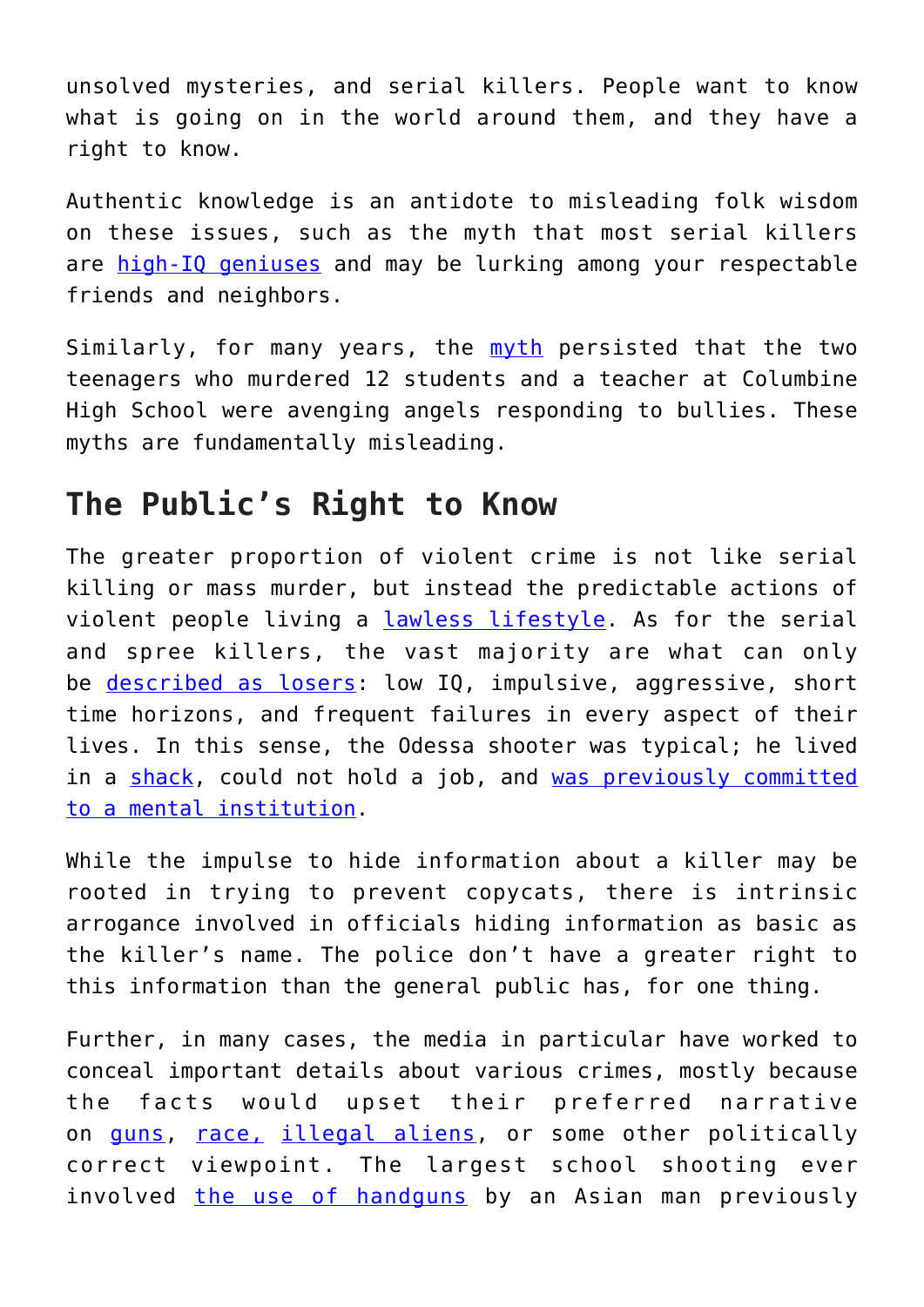committed to a mental institution. A would-be terrorist in Miami is described as [only being aggrieved about workplace](https://www.cnn.com/2019/09/06/us/florida-american-airlines-mechanic-faces-sabotage-charge/index.html) [issues](https://www.cnn.com/2019/09/06/us/florida-american-airlines-mechanic-faces-sabotage-charge/index.html). A black Muslim immigrant church shooter in Tennessee [hardly broke out of the local news,](https://en.wikipedia.org/wiki/Burnette_Chapel_shooting) whereas the "white supremacist" in El Paso became a national media phenomenon. Mirror image cases, but one is played up and the other is played down.

It is all reminiscent of the bureaucrat's stated desire to avoid panic portrayed in the "Chernobyl" television series. But there, as here, the real desire is often to avoid accountability or the unraveling of an official narrative, and in either case, the practice is equally totalitarian and damaging to public trust.

We have a system of government where the people elect the rulers and need reliable information to do it. Instead, they are treated frequently both by the media and the government as a fickle and irrational mob, who cannot be trusted with the facts. Further, their perceptions are distorted in support of policies like gun control, which presuppose just about everyone is dangerous, when in fact criminal homicide is confined to a very small sliver of the population, many of whom cannot legally own guns in any event.

Not infrequently, the killers have been in and out of prison – as in the case of the recent <u>[Philadelphia](https://www.apnews.com/350a408713d449c280f134dcce76d08e)</u> [shooter](https://www.apnews.com/350a408713d449c280f134dcce76d08e) – suggesting that "mass incarceration" is actually an essential part of keeping the rest of us safe and that background checks are of limited utility. More generally, you would not know it from all the recent calls for gun control, but violent crime and homicide is [down by more than half](https://www.pewresearch.org/fact-tank/2019/01/03/5-facts-about-crime-in-the-u-s/) from 30 years ago.

## **Overcoming Media Malpractice**

One benefit of the internet is that [raw data is more available](https://ucr.fbi.gov/crime-in-the-u.s/2017/crime-in-the-u.s.-2017/tables/table-67) [than it once was,](https://ucr.fbi.gov/crime-in-the-u.s/2017/crime-in-the-u.s.-2017/tables/table-67) and thus the media's capacity to control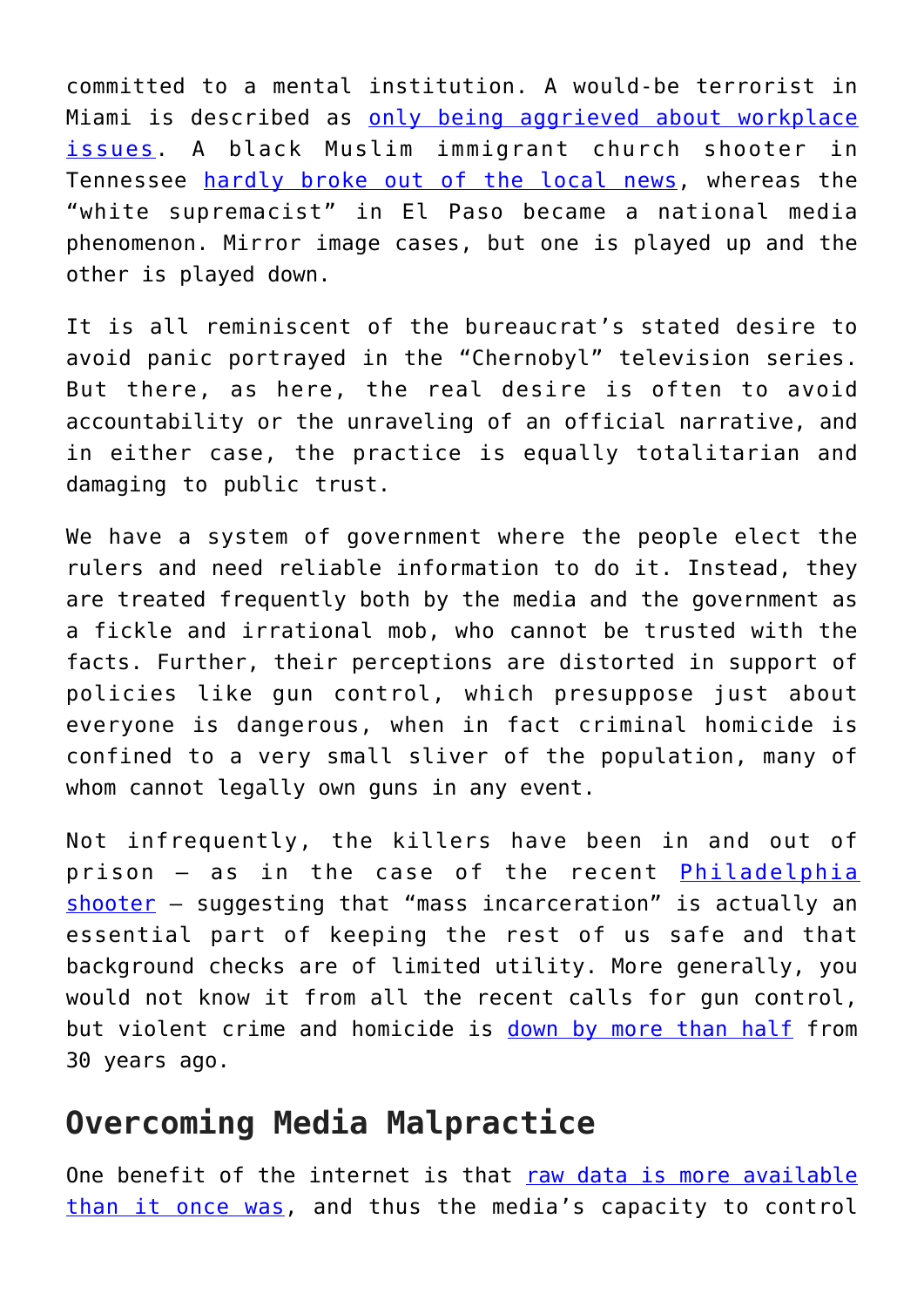this and other narratives is reduced. From these raw data, people often draw their own conclusions about whether these shootings are a problem of hardware, mental illness, race hatred, or [other kinds of anger and resentment.](https://www.psychologytoday.com/us/blog/spycatcher/201304/wound-collectors)

In addition to concealing important facts, the media, in particular, have unwittingly furthered one of the goals of these killers through their reporting. In the age of the mass shooter, they turn extreme and rare local incidents into nationwide crime stories and, thus, turn the killer's themselves into nationwide figures.

This is similar to how they previously made serial killers into larger-than-life figures and glamorized them – in the case of Ted Bundy, the [hagiography continues to this day](https://www.netflix.com/title/80226612). This is less a question of facts than of presentation. The choice of photos and tone and prominence are in the control of the media, and they bear some blame for this. Perhaps the worst example of this phenomenon was the glamour shot of Boston Bomber, Dzhokhar Tsarnaev, who was decked out like a rock star on the [cover of](https://ichef.bbci.co.uk/news/304/media/images/68776000/jpg/_68776961_rollingstone.jpg) *[Rolling Stone](https://ichef.bbci.co.uk/news/304/media/images/68776000/jpg/_68776961_rollingstone.jpg)*[.](https://ichef.bbci.co.uk/news/304/media/images/68776000/jpg/_68776961_rollingstone.jpg)

Most experts agree that mass murderers are often [suicidal](https://fivethirtyeight.com/features/can-we-prevent-mass-shootings-by-preventing-suicide/) and motivated to "go out with a bang." They hold a lot of resentment about their lot in life, including their lack of status, and mass murder gives them a chance to feel powerful and obtain status through their God-like power over the lives of others. While most do not survive the event, they are often motivated in part by the [desire for post-mortem infamy](https://fivethirtyeight.com/features/can-we-prevent-mass-shootings-by-preventing-suicide/).

Instead of suppressing information, however, the government and media should be cognizant of these factors and consider their depictions as a type of "[information operation](https://www.rand.org/topics/information-operations.html)." And the basic message should not be one of "evil geniuses" and "a society run amok" but instead a truthful message that emphasizes the low status of these people – that they are pathetic losers, both in life and in death.